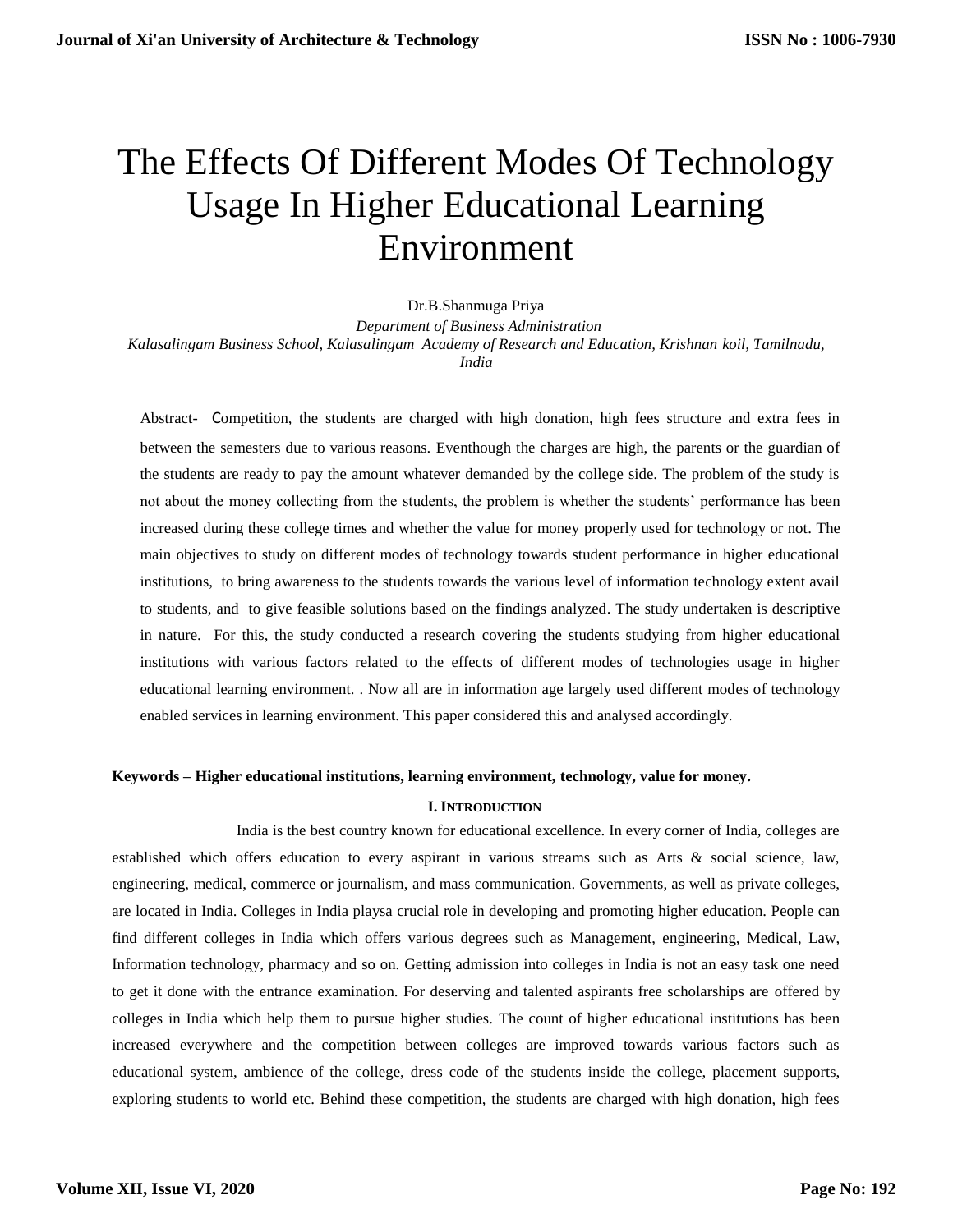structure and extra fees in between the semesters due to various reasons. Eventhough the charges are high, the parents or the guardian of the students are ready to pay the amount whatever demanded by the college side. The problem of the study is not about the money collecting from the students, the problem is whether the students' performance has been increased during these college times and whether the value for money properly used for technology or not. For this, the study conducted a research covering the students studying from higher educational institutions with various factors related to the effects of different modes of technologies usage in higher educational learning environment.

The rest of the paper is organized as follows. Research objectives discussed in section II. Technology based facilities available in higher educational institutions are explained in section III. Research methodology are explained in section IV. Data Analysis and Interpretation are explained in section V. Concluding remarks are given in section VI.

## **II. RESEARCH OBJECTIVES**

- 1. To study on different modes of technology towards student performance in higher educational institutions
- 2. To bring awareness to the students towards the various level of information technology extent avail to students.
- 3. To give feasible solutions based on the findings analyzed.

# **III. TECHNOLOGY BASED FACILITIES AVAILABLE IN HIGHER EDUCATIONAL INSTITUTIONS**

The need for usage of technologies which removes the boundaries of time and location increases day by day today when information and accession to information gain importance. Effect of mobile learning to education is the fact that mobile devices are small and they have got with a lot of features despite their size increases interest for them. This increasing interest requires more study on these devices or causes the usage of these devices in more fields. The feature of mobile devices that enable educational atmosphere encourages individuals for their usage. Besides, it enables an educator who shares the information to contact more students independent of time and location with the usage of mobile devices in education. E-learning occurred as a new form of distance learning and its terminology is close to those oftraditional learning. But although the applications of m-learning are seen as an evolution of e-learning, m-learning is a characterized technology and has its own terminology. For instance, while the terms multimedia, interactive, hyperlinked, media-rich environment are among the terminology of e-learning; terms like spontaneous, intimate, situated, connected, informal, lightweight are among the terminology of mlearning.

## **3.1. WEB-BASED LEARNING**

Web-based learning refers to the type of learning that uses the Internet as an instructional delivery tool to carry out various learning activities. It can take the form of (1) a pure online learning in which the curriculum and learning are implemented online without face-to-face meeting between the instructor and the students, or (2) a hybrid in which the instructor meets the students half of the time online and half of the time in the classroom,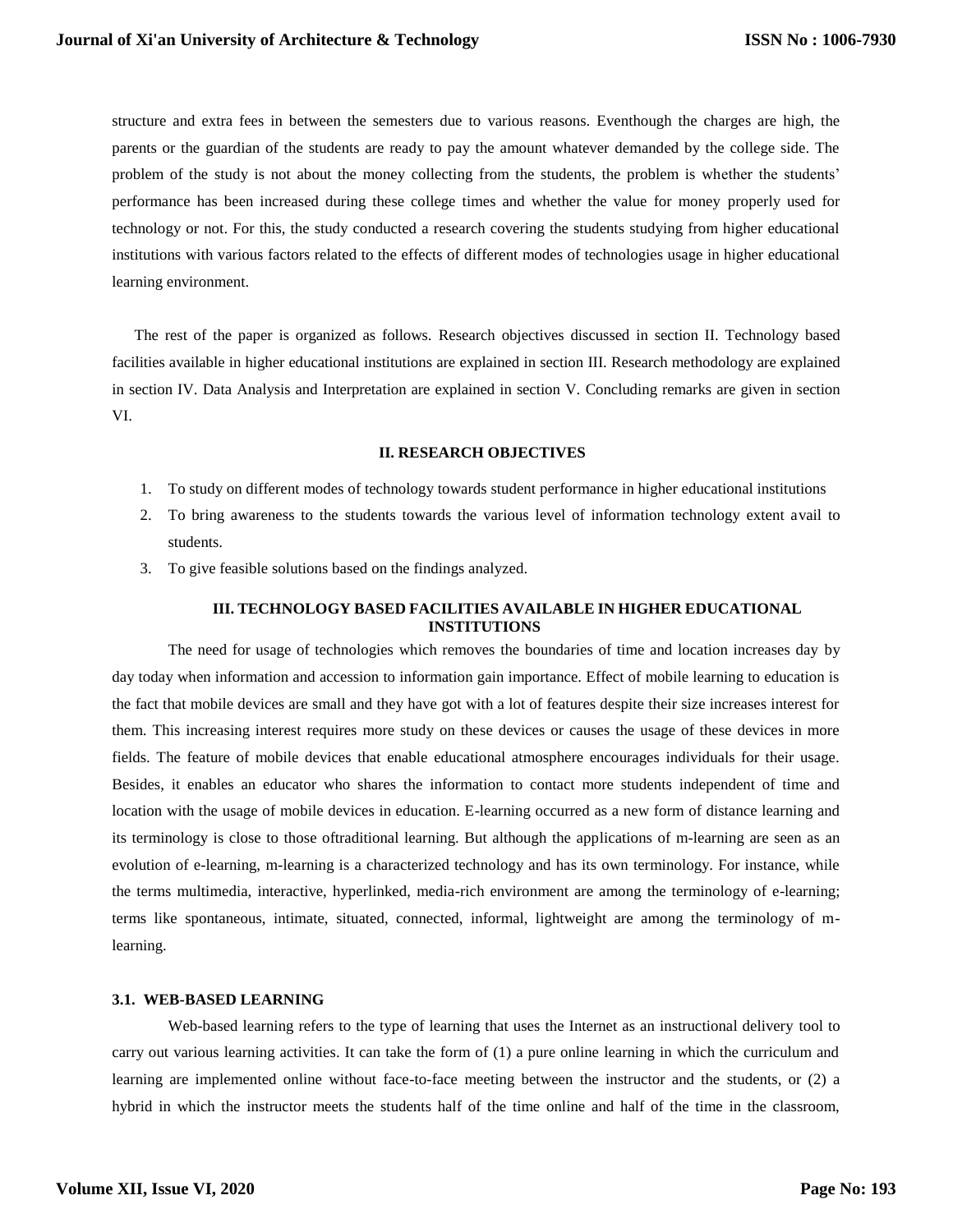depending on the needs and requirement of the curriculum. Web-based learning can be integrated into a curriculum that turns into a full-blown course or as a supplement to traditional courses.

#### **3.2. VIRTUAL CLASSROOM**

A virtual classroom is a teaching and learning environment where participants can interact, communicate, view and discuss presentations, and engage with learning resources while working in groups, all in an online setting.

## **3.3. DIGITAL COLLABORATION**

Digital collaboration is using digital technologies for collaboration. Dramatically different from traditional collaboration, it connects a broader network of participants who can accomplish much more than they would on their own.

#### **3.4. ONLINE ASSIGNMENTS AND TESTS**

Online test help service offers assistance with different online quizzes, online tests, exams, online homework, and online assignment so that students can complete their online tasks within the stipulated time and with guaranteed success. Our expert help is available in providing external support for completion of blackboard tasks like quizzes, tests, exams, homework and different academic assignments based on different subjects of different grades.

#### **3.5. SYSTEMATIC STUDENT LEAVE REQUEST AND APPROVAL**

The system is an Intranet based application that can be accessed throughout the organization or a specified group/Dept. This system can be used to automate the workflow of leave applications and their approvals. The periodic crediting of leave is also automated. There are features like email notifications, automatic approval of leave, report generators,etc in this system. Leave Management application will reduce paperwork and maintain records in a more efficient way

## **3.6. SELF-BASED INSTRUCTOR-LED LEARNING**

The method of creating a self-paced course and an instructor-led course is straightforward. New methods of learning such as Blended and Flipped learning, can be implemented easily through the self-paced and scheduled (instructor-led) course.

#### **3.7. INDUSTRY-INSTITUTION INTERACTION**

Bridging the gap between industry and the academic institutions. Better interaction between technical institutions and industry is the need of the hour. This will have great bearing on the engineering curriculum, exposure of engineering students to the industrial atmosphere and subsequent placement of young graduating engineers in industries across the country.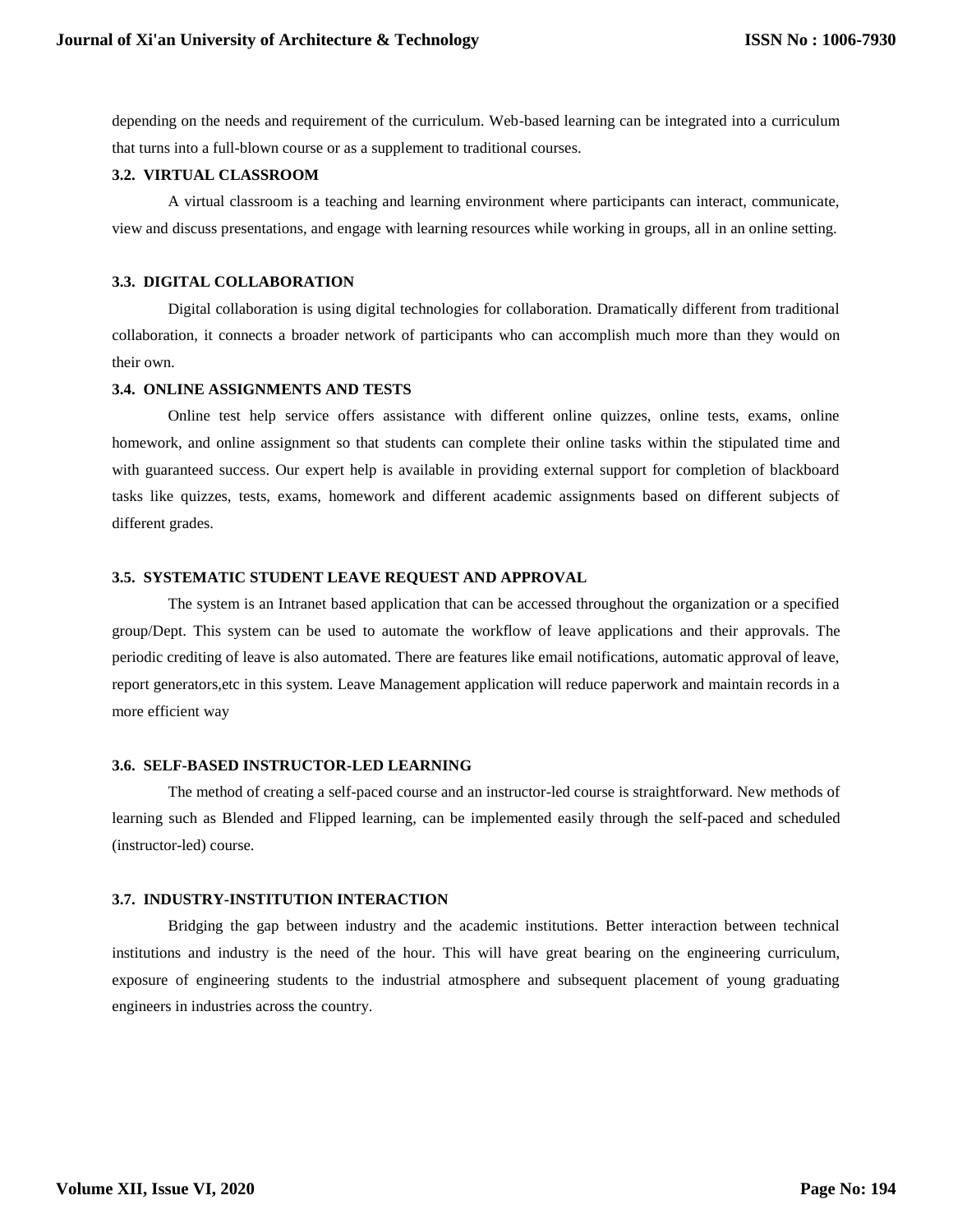#### **3.8. EFFICIENT SMART BOARD SYSTEM**

The SMART Board is a revolutionary interactive whiteboard, which has the potential to permanently change the way meetings are conducted. With a SMART board, presentations become easier to manage. No longer is the focus split between the presenter and the screen because the SMART Board surface is a touchscreen.With digital ink, one can make on-the-fly adjustments to presentations and clarify or highlight key points. One also has the capability to mark up anything onscreen, even a video, then capture the annotations, or erase the digital ink, without affecting the original image. In addition, audience feedback can be more easily applied as any part of the screen can be written on with the use of digital ink. The SMART Board also has the ability to integrate with printers and document cameras to bring one's productivity into the real world. At the conclusion of a session, meeting notes can be easily distributed through e-mail with the touch a button.

#### **3.9. MODERN LABORATORY FACILITIES**

The college Computer laboratory is well equipped with modern computing facilities for students and teachers. Its information technology-based learning solutions, multimedia experience, e-resources and high-speed internet connectivity over 10mbps are useful instruments for enlarging students overall knowledge and perspectives.

#### **3.10. SYNCHRONOUS WEB CONFERENCING**

Synchronous conferencing is the formal term used in computing, in particular in computer-mediated communication, collaboratio, and learning, to describe technologies informally known as online chat. It is sometimes extended to include audio/video conferencing or instant messaging systems that provide a text-based multi-user chat function. The word synchronous is used to qualify the conferencing as real-time, as distinct from a system such as e-mail, where messages are left and answered later.

#### **3.11. TUTOR PORTAL**

Tutor student portal is a one kind of classified portal where an institute, student and tutor connect each other as per his/her requirement and get benefited from this portal. It will help student for finding best tutor, tutor by searching student from listed account and Institute by recruiting tutor and invite student for join the institute.

## **3.12. VIDEO CONFERENCING ROOM**

A video teleconferencing unit (VTU) is a piece of electrical equipment that performs videoconferencing functions, such as the coding and decoding of audio and video signals and multiplexing of video, audio, data, and control signals, and that usually does not include Input/Output (I/O) devices, cryptographic devices, network interface equipment, network connections, or the communications network to which the unit is connected.

#### **3.13. ANTI-RAGGING COMMITTEE**

Ragging is a practice in educational institutions that involves existing students baiting or bullying new students. In the name of introduction or initiation, millions of students are brutally abused in many educational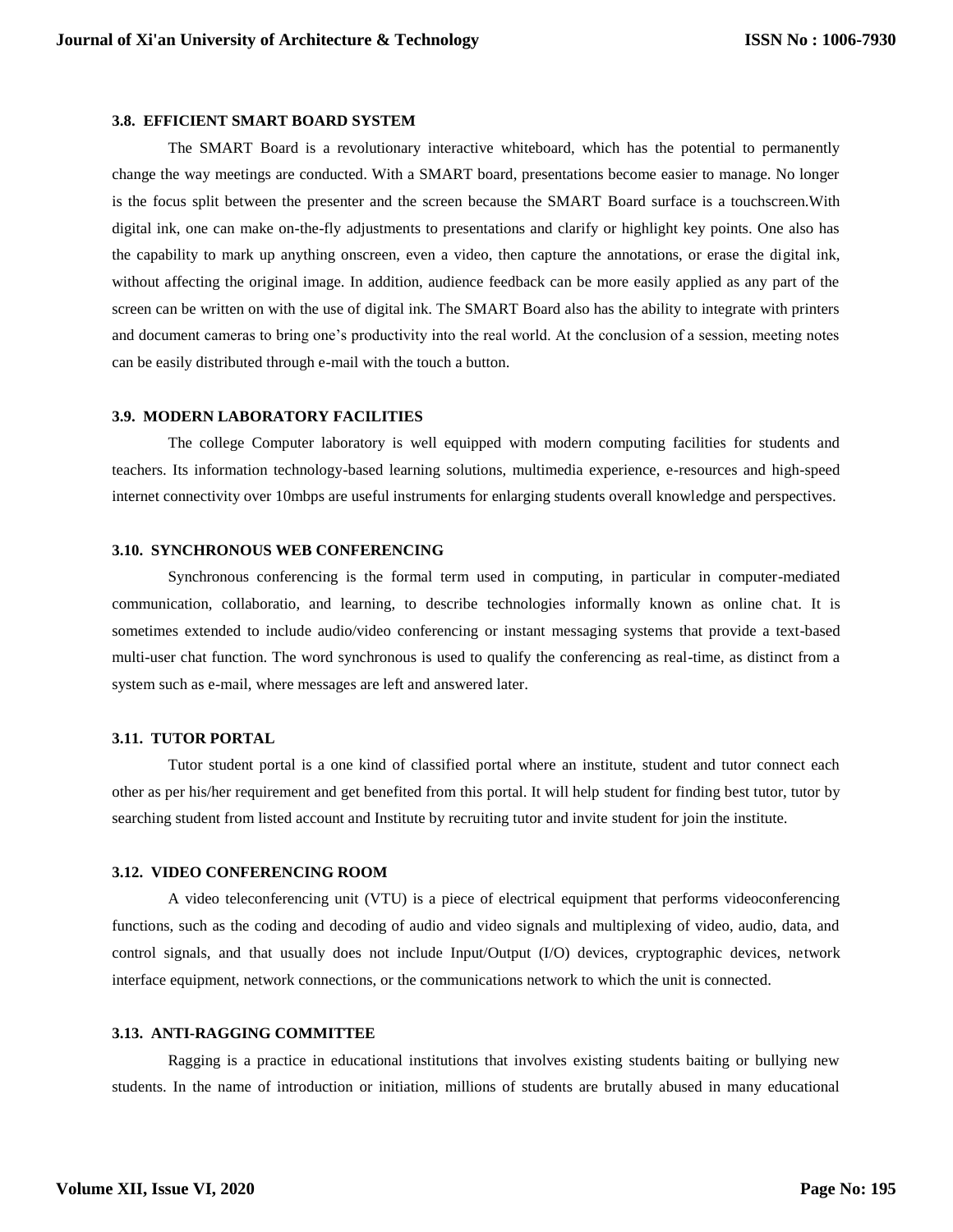institutions. Historically originated, probably, to generate fellow-feeling or camaraderie and the ability to work in a team, it has metamorphosed into something else. It often takes a malignant form wherein the newcomers may be subjected to psychological or physical torture.

#### **3.14. INTERNAL COMPLAINTS COMMITTEE**

In pursuance of UGC (Prevention, prohibition and redressal of sexual harassment of women employees and students in higher educational institutions) Regulations, 2015 read with Sexual Harassment of Women at Workplace (Prevention, Prohibition and Redressal) Act, 2013 and in partial modification of Office Order No. 449 dated 05.08.2016, Internal Complaints Committee (ICC) is re-constituted as under to deal with the complaints relating to Sexual harassment at work place.

#### **3.15. ANTI-DISCRIMINATION COMMITTEE**

In compliance of the UGC's directives for prevention of caste based discrimination in Higher Educational Institutions, a committee with the following members is hereby constituted to look into the complaints of any act of discrimination against SC/ST students/teachers/non-teaching staff.

#### **3.16. NATIONAL ACADEMIC DEPOSITORY**

The vision of National Academic Depository (NAD) is born out of an initiative to provide an online store house of all academic awards. National Academic Depository (NAD) is a 24X7 online store house of all academic awards viz.certificates, diplomas, degrees, mark-sheets etc. duly digitised and lodged by academic institutions / boards / eligibility assessment bodies. NAD not only ensures easy access to and retrieval of an academic award but also validates and guarantees its authenticity and safe storage.

#### **3.17. ENTREPRENEURSHIP CELL (E-CELL)**

Entrepreneurship Cell(E-cells) is set up to foster entrepreneurship among the students. It is like a club, run by students and driven by the management of the institutes.Students learn important & useful trait about entrepreneurship. Even though students do not take up entrepreneurship as a full-time profession, the skill sets learned as E-Cell members would be extremely helpful to them in any job.

E-Cells conduct several activities such as workshops, interaction with successful entrepreneurs, building prototypes, setting up small campus companies where other students can be your customers, internship opportunities with outside companies etc. in order to cultivate the below skill set among the students:

**Organizing skill:** Since the E-cell is typically run by the students, they learn how to organize various activities from end-to-end. This requires them to coordinate with different stakeholders, bring consensus among them and align them to chase the single goal.

**Team building skill:** Any activity requires multiple people support to execute it successfully. Students learn to find the right person for the right job. They also learn to trust their team member and encourage them to finish the tasks.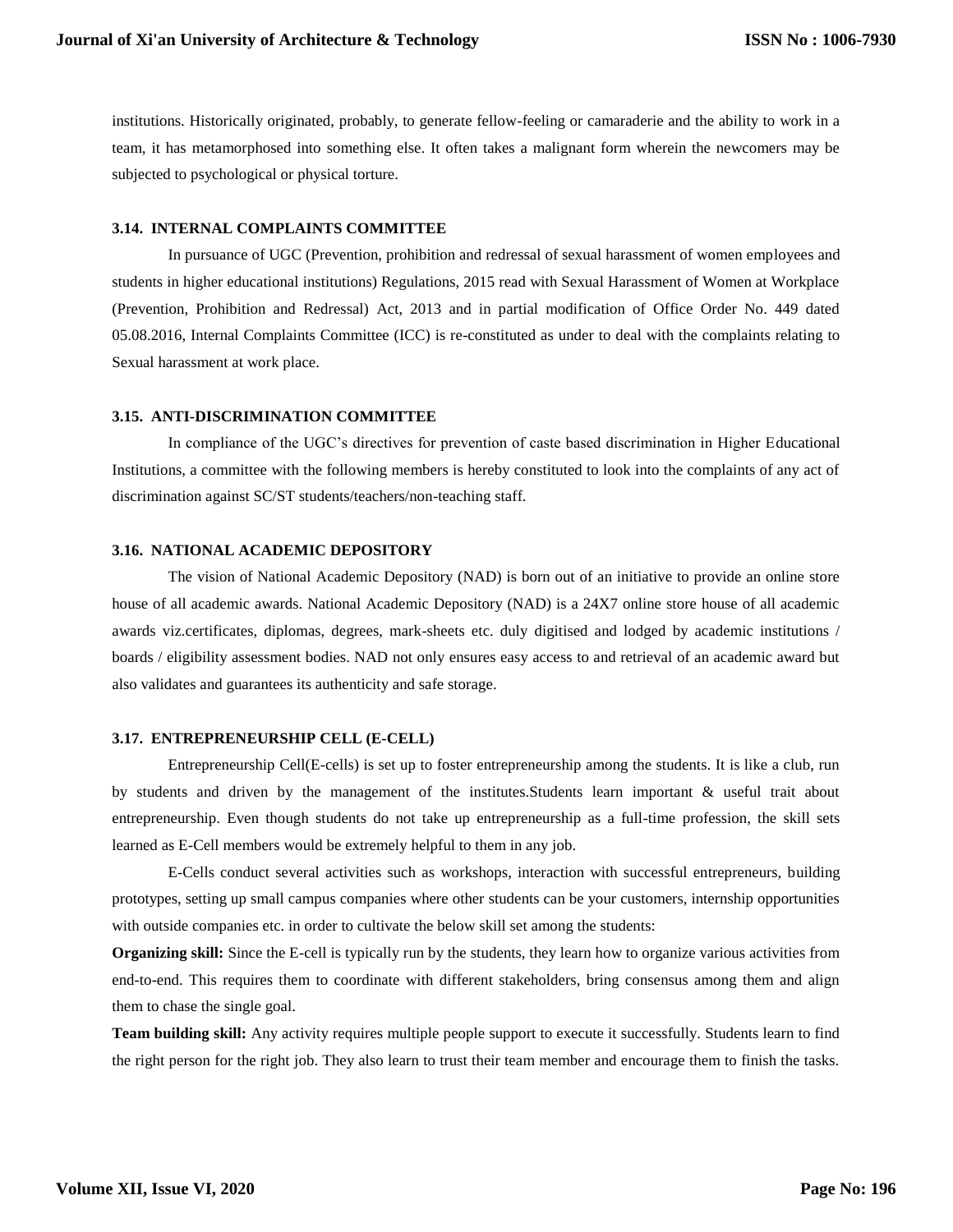They also understand that to achieve any goal, they need to take their team along. In a real entrepreneurial journey, as they say, a Class B idea with Class A team is better than Class A idea with Class B team.

**Sales & Marketing skill:** This is one quality that every entrepreneur must learn. The college campus company activity allows the students to sell their products or services to the customers in real time.

Convincing Skill: To achieve success in your entrepreneurial journey, you need to learn to take your team along and this essentially requires lots of convincing skill. The e-cell activities provide an excellent platform to hone this skill.

**Relationship building:** In order to execute the events, a student has to liaison with various college departments/authorities and get things done from them. Hence relationship building becomes very critical for the success.

**Knowledge about compliance:** Students have to run pillar to post to get the necessary permission & approval from the management to organize the events. They can not break the rules and work within the constraint. This I equate to the various compliance related work that an entrepreneur requires to do during the startup journey.

**Sponsorship:** Sometimes students have to find the sponsors to fund their events/activities. This is equal to finding investors in the entrepreneurial journey.

#### **IV. RESEARCH METHODOLOGY**

## **RESEARCH DESIGN**

The effects of different modes of technology usage in higher educational learning environment is an extensive term a descriptive type of research was undertaken. The research aim was to portray accurately the characteristics of the organization following different modes of technology towards student performance in higher educational institution practices. Initial literature review was carried out, wherein various research papers related to the topic published were gone through. The objectives were set. The targeted population was the students from Higher Educational Institutions. A questionnaire was compiled taking into account the various aspects of technology enabled services towards student performance in higher educational institution practices. A structured form of questionnaire having all close ended questions were prepared.

### **4.1. METHODS OF DATA COLLECTION**

Both the Primary and Secondary data were used in the project

# **4.1.1. PRIMARY DATA**

The present study is based on the primary data and secondary data, the primary data are collected from 112 sample respondents by using well-structured and pre-tested questionnaire.

# **4.1.2. SECONDARY DATA**

The secondary data namely literature relating to the study was gathered from the national and international journal, newspaper, magazines, articles and various other records.

# **4.2. RESEARCH INSTRUMENT**

Questionnaire containing close ended questions.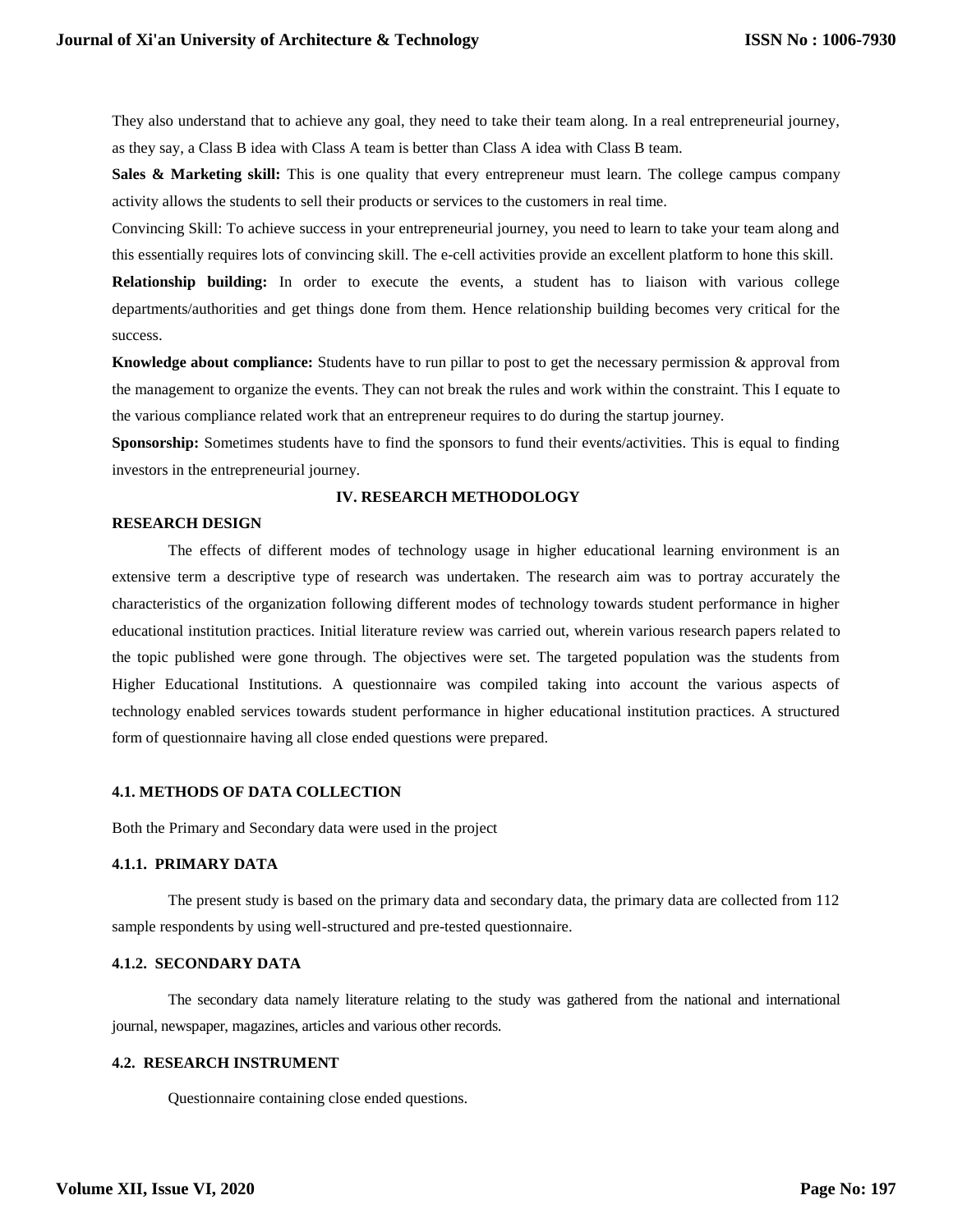# **4.3. SAMPLING DESIGN**

The primary data was collected through the field survey in the study area. First-hand information pertaining to value for money towards student performance in higher educational institution practices was collected from 112 respondents.

# **4.4. TYPE OF SAMPLING :** Non-Probability Sampling

# **4.5. SAMPLE SIZE**

The sample size decided was 112 employees. The sampling method used was convenience sampling. Convenience sampling (also known as availability sampling) is a specific type of non-probability sampling method

## **4.6. STATISTICAL TOOLS USED**

To arrive at certain conclusions regarding the hypothesis advanced in the present investigation, the following statistical tools for analysis of data were employed to consolidate, classify and analyze the data with reference to the selected objectives of the study. i.e., Simple Percentage Analysis, Descriptive Statistics.

# **V. DATA ANALYSIS AND INTERPRETATION**

## **Percentage analysis**

## **Table 5.1 Gender**

| Gender | <b>No. of Respondents</b> | Percent |
|--------|---------------------------|---------|
| Male   | 50                        | 44.6    |
| Female | 62                        | 55.4    |
| Total  | 112                       | 100.0   |

# **Source: Primary Data**

## **Interpretation**

The above table 5.1 depicts that 44.6% of the respondents are 'Male' whereas 55.4% of the respondents are 'Female'.The result inferred that majority (55.4%) of the respondents are 'Female'.

# **Table 5.2 Age group**

| Group                      | No. of Respondents | Percent |
|----------------------------|--------------------|---------|
| Arts Group                 | 31                 | 27.7    |
| <b>Engineering Group</b>   | 20                 | 17.9    |
| <b>Research Programmes</b> | 37                 | 33.0    |
| Others                     | 24                 | 21.4    |
| Total                      | 112                | 100.0   |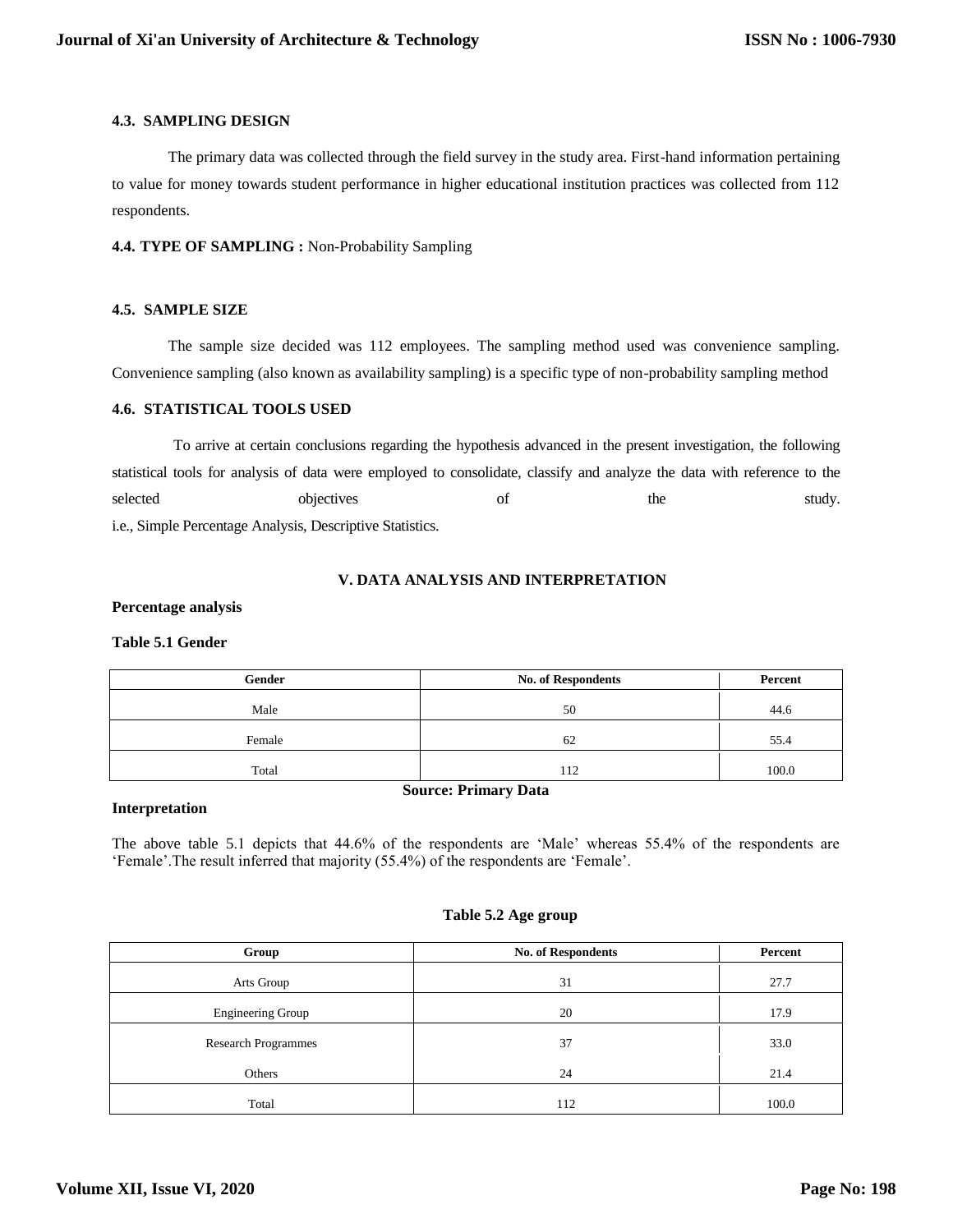## **Interpretation**

The above table 5.2 depicts that 27.7% of the respondents are from 'Arts Group' whereas 17.9% of the respondents are from 'Engineering' group, 33% of the respondents are from 'Research Programmes' and the remaining 21.4% of the respondents are from 'others'. The result inferred that most (33%) of the respondents are from 'Research Programmes'.

| <b>Locality of Living</b> | -<br><b>No. of Respondents</b> | Percent |
|---------------------------|--------------------------------|---------|
| Urban                     | 55                             | 49.1    |
| Rural                     | 57                             | 50.9    |
| Total                     | 112                            | 100.0   |

**Table 5.3 Locality of living**

## **Source: Primary Data**

## **Interpretation**

The above table 5.3 depicts that 49.1% of the respondents are from 'Urban' locality of living whereas 50.9% of the respondents are from 'Rural' locality of living. The result inferred that majority (50.9%) of the respondents are from 'Rural' locality of living.

| Medium of instruction passed in Higher Secondary | Table 5.4 Medium of histruction passed in higher secondary<br><b>No. of Respondents</b> | Percent |
|--------------------------------------------------|-----------------------------------------------------------------------------------------|---------|
|                                                  |                                                                                         |         |
| Tamil Medium                                     | 29                                                                                      | 25.9    |
| English Medium                                   | 43                                                                                      | 38.4    |
| Others                                           | 40                                                                                      | 35.7    |
| Total                                            | 112                                                                                     | 100.0   |

**Table 5.4 Medium of instruction passed in higher secondary**

# **Source: Primary Data**

# **Interpretation**

The above table 5.4 depicts that 25.9% of the respondents are from 'Tamil medium' of instruction whereas 38.4% of the respondents are from 'English medium' of instruction and the remaining 35.7% of the respondents are from 'others' medium. The result inferred that most (38.4%) of the respondents have completed their higher secondary from English Medium.

| Table 5.5 Residence of living                           |     |         |  |  |
|---------------------------------------------------------|-----|---------|--|--|
| <b>No. of Respondents</b><br><b>Residence of Living</b> |     | Percent |  |  |
| Day Scholar                                             | 52  | 46.4    |  |  |
| Hosteller                                               | 60  | 53.6    |  |  |
| Total                                                   | 112 | 100.0   |  |  |

## **Source: Primary Data**

## **Interpretation**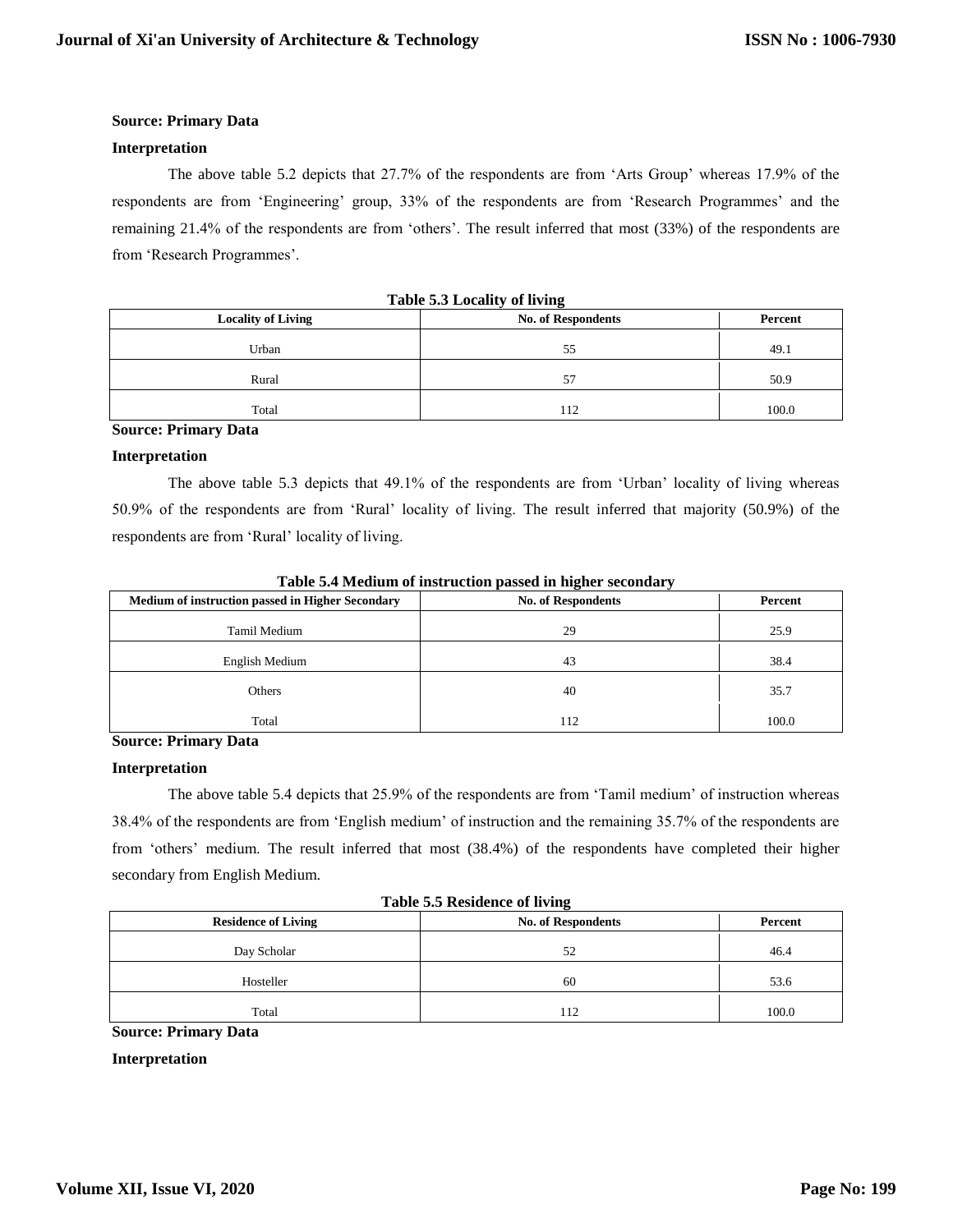The above table 5.5 depicts that 46.4% of the respondents are from 'Day Scholar' whereas 53.6% of the respondents are 'Hosteller'. The result inferred that majority (53.6%) of the respondents are 'Hosteller'.

| Table 5.0 Pather S culturational quantitation |                           |         |  |  |
|-----------------------------------------------|---------------------------|---------|--|--|
| <b>Father's Educational Qualification</b>     | <b>No. of Respondents</b> | Percent |  |  |
| Unschooled                                    | 13                        | 11.6    |  |  |
| School Level                                  | 15                        | 13.4    |  |  |
| Diploma                                       | 15                        | 13.4    |  |  |
| Graduate                                      | 18                        | 16.1    |  |  |
| Post Graduate                                 | 26                        | 23.2    |  |  |
| Others                                        | 25                        | 22.3    |  |  |
| Total                                         | 112                       | 100.0   |  |  |

**Table 5.6 Father's educational qualification**

## **Source: Primary Data**

## **Interpretation**

The above table 5.6 depicts that 11.6% of the respondents father's educational qualification is 'Unschooled' whereas 13.4% of the respondents father's educational qualification is 'school level', 13.4% of the respondents father's educational qualification is 'Diploma', 16.1% of the respondents father's educational qualification is 'Graduate', 23.2% of the respondents father's educational qualification is 'Post Graduate' and the remaining 22.3% of the respondents father's educational qualification is 'Others'. The result inferred that most (23.2%) of the respondent's father's educational qualification is 'Post Graduate'.

**Table 5.7 Mother's educational qualification**

| <b>Mother's Educational Qualification</b> | <b>No. of Respondents</b> | Percent |
|-------------------------------------------|---------------------------|---------|
| Unschooled                                | 24                        | 21.4    |
| School Level                              | 14                        | 12.5    |
| Diploma                                   | 8                         | 7.1     |
| Graduate                                  | 17                        | 15.2    |
| Post Graduate                             | 49                        | 43.8    |
| Total                                     | 112                       | 100.0   |

## **Source: Primary Data**

# **Interpretation**

The above table 5.7 depicts that 21.4% of the respondents mother's educational qualification is 'Unschooled' whereas 12.5% of the respondents mother's educational qualification is 'school level', 7.1% of the respondents mother's educational qualification is 'Diploma', 15.2% of the respondents mother's educational qualification is 'Graduate' and 43.8% of the respondents mother's educational qualification is 'Post Graduate'. The result inferred that most (43.8%) of the respondent's mother's educational qualification is 'Post Graduate'.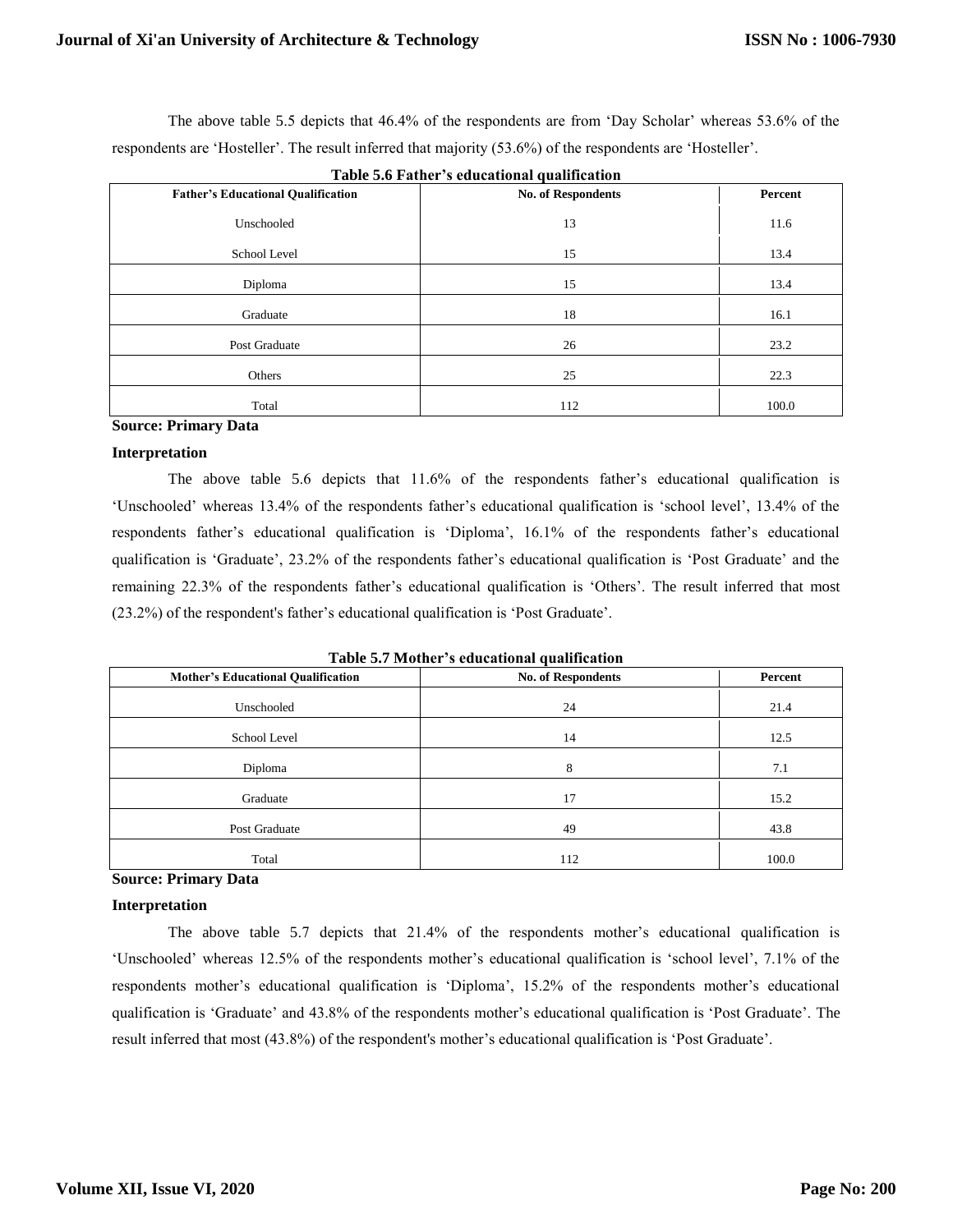| Level of satisfaction towards e-learning and m-learning<br>facilities for students in the college | <b>No. of Respondents</b> | Percent |
|---------------------------------------------------------------------------------------------------|---------------------------|---------|
| <b>Highly Satisfied</b>                                                                           | 9                         | 8.0     |
| Satisfied                                                                                         | 27                        | 24.1    |
| Neutral                                                                                           | 25                        | 22.3    |
| Dissatisfied                                                                                      | 33                        | 29.5    |
| <b>Highly Dissatisfied</b>                                                                        | 18                        | 16.1    |
| Total                                                                                             | 112                       | 100.0   |

**Table 5.8 Level of satisfaction towards e-learning and m-learning facilities for students in the college** 

## **Interpretation**

The above table 5.8 depicts that 8% of the respondents are 'Highly Satisfied' whereas 24.1% of the respondents are 'Satisfied', 22.3% of the respondents are 'Neutral', 29.5% of the respondents are 'Dissatisfied' and the remaining 16.1% of the respondents are 'Highly Dissatisfied'.

The result inferred that most (29.5%) of the respondents are 'Dissatisfied' towards e-learning and mlearning facilities for students in the college.

| Table 5.9 Level of satisfaction towards web-based learning, virtual classroom and digital collaboration for |  |  |  |  |  |
|-------------------------------------------------------------------------------------------------------------|--|--|--|--|--|
| students in the college                                                                                     |  |  |  |  |  |

| Level of satisfaction towards web-based<br>learning, virtual classroom and digital<br>collaboration for students in the college | <b>No. of Respondents</b> | <b>Percent</b> |
|---------------------------------------------------------------------------------------------------------------------------------|---------------------------|----------------|
| <b>Highly Satisfied</b>                                                                                                         | 23                        | 20.5           |
| Satisfied                                                                                                                       | 14                        | 12.5           |
| Neutral                                                                                                                         |                           | 6.2            |
| Dissatisfied                                                                                                                    | 17                        | 15.2           |
| <b>Highly Dissatisfied</b>                                                                                                      | 51                        | 45.5           |
| Total                                                                                                                           | 112                       | 100.0          |

# **Source: Primary Data**

## **Interpretation**

The above table 5.9 depicts that 20.5% of the respondents are 'Highly Satisfied' whereas 12.5% of the respondents are 'Satisfied', 6.2% of the respondents are 'Neutral', 15.2% of the respondents are 'Dissatisfied' and the remaining 45.5% of the respondents are 'Highly Dissatisfied'. The result inferred that most (45.5%) of the respondents are 'Highly Dissatisfied'towards web-based learning, virtual classroom and digital collaboration for students in the college.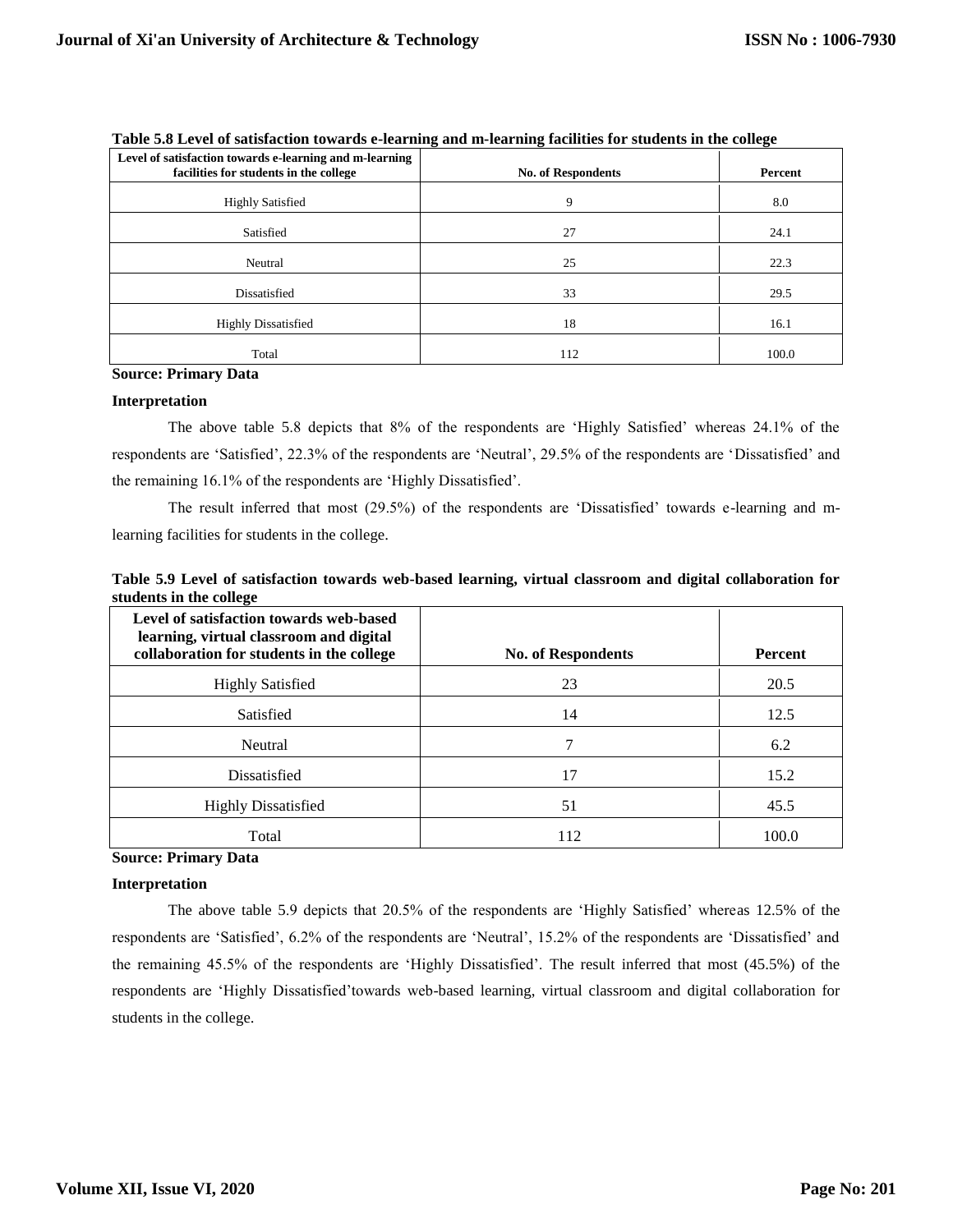| Level of extent towards learning subjects from college<br>online notes | <b>No. of Respondents</b> | Percent |
|------------------------------------------------------------------------|---------------------------|---------|
| Very High                                                              | 12                        | 10.7    |
| High                                                                   | 6                         | 5.4     |
| Neutral                                                                | 26                        | 23.2    |
| Poor                                                                   | 28                        | 25.0    |
| Very Poor                                                              | 40                        | 35.7    |
| Total                                                                  | 112                       | 100.0   |

**Table 5.10 Level of extent towards learning subjects from college online notes**

#### **Interpretation**

The above table 5.10 depicts that 10.7% of the respondents learning subjects from college online notes to a 'Very High' extent whereas 5.4% of the respondents stated 'High' extent, 23.2% of the respondents stated 'Neutral' extent, 25% of the respondents stated to 'Poor' extent and the remaining 35.7% of the respondents stated to 'Very Poor' extent. The result inferred that most (35.7%) of the respondents learning subjects from college online notes to 'Very Poor' extent.

T**able 5.11 Level of extent towards college web interaction system helpful to interact with faculty and fellow class students**

| Level of extent towards college web interaction system<br>helpful to interact with faculty and fellow class students | <b>No. of Respondents</b> | Percent |
|----------------------------------------------------------------------------------------------------------------------|---------------------------|---------|
| Very High                                                                                                            | 13                        | 11.6    |
| High                                                                                                                 | 55                        | 49.1    |
| Neutral                                                                                                              | 16                        | 14.3    |
| Poor                                                                                                                 | 25                        | 22.3    |
| Very Poor                                                                                                            | 3                         | 2.7     |
| Total                                                                                                                | 112                       | 100.0   |

**Source: Primary Data**

#### **Interpretation**

The above table 5.11 depicts that 11.6% of the respondents stated that college web interaction system is 'Very High' helpful to interact with faculty and fellow class students whereas 49.1% of the respondents stated 'High', 14.3% of the respondents stated 'Neutral', 22.3% of the respondents stated 'Poor' and the remaining 2.7% of the respondents stated 'Very Poor'. The result inferred that most (49.1%) of the respondents stated that the college web interaction system is highly helpful to interact with faculty and fellow class students.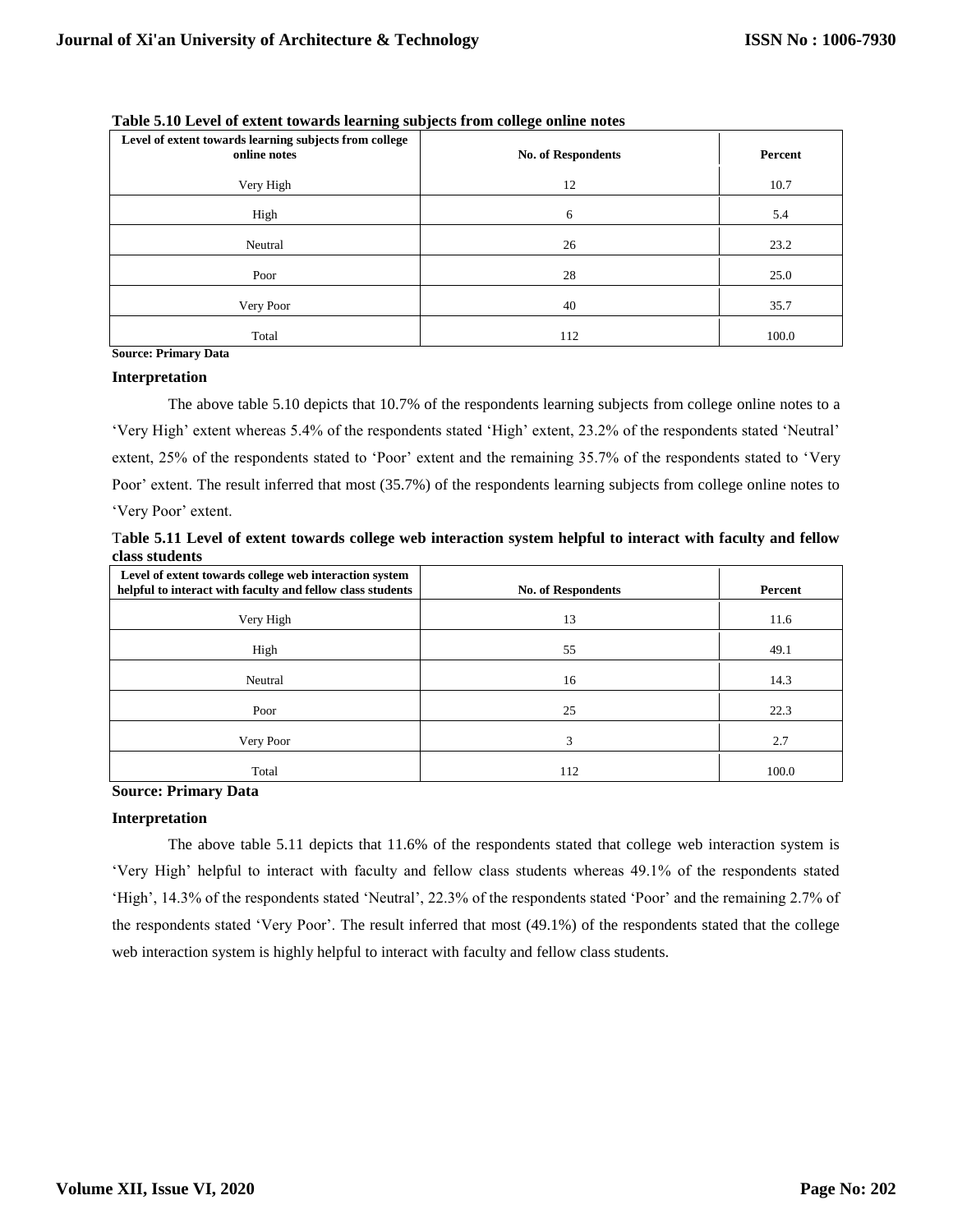| Level of agreement towards the assignments and tests are<br>maintained in online with proper systematic supervision | <b>No. of Respondents</b> | Percent |
|---------------------------------------------------------------------------------------------------------------------|---------------------------|---------|
| <b>Strongly Agree</b>                                                                                               | 16                        | 14.3    |
| Agree                                                                                                               |                           | 6.2     |
| Neutral                                                                                                             | 49                        | 43.8    |
| Disagree                                                                                                            | 22                        | 19.6    |
| <b>Strongly Disagree</b>                                                                                            | 18                        | 16.1    |
| Total                                                                                                               | 112                       | 100.0   |

**Table 5.12 Level of agreement towards the assignments and tests are maintained in online with proper systematic supervision**

#### **Interpretation**

The above table 5.12 depicts that 14.3% of the respondents are 'Strongly Agree' towards the assignments and tests are maintained in online with proper systematic supervision whereas 6.2% of the respondents stated 'Agree', 43.8% of the respondents stated 'Neutral', 19.6% of the respondents stated 'Disagree' and the remaining 16.1% of the respondents stated 'Strongly Disagree'. The result inferred that most (43.8%) of the respondents are 'Neutral' towards the assignments and tests are maintained in online with proper systematic supervision.

**Table 5.13 Level of agreement towards the systematic student leave request and approval are maintained in online**

| Level of agreement towards the systematic student leave<br>request and approval are maintained in online | <b>No. of Respondents</b> | Percent |
|----------------------------------------------------------------------------------------------------------|---------------------------|---------|
| <b>Strongly Agree</b>                                                                                    | 13                        | 11.6    |
| Agree                                                                                                    | 6                         | 5.4     |
| Neutral                                                                                                  | 10                        | 8.9     |
| Disagree                                                                                                 | 34                        | 30.4    |
| <b>Strongly Disagree</b>                                                                                 | 49                        | 43.8    |
| Total                                                                                                    | 112                       | 100.0   |

## **Source: Primary Data**

#### **Interpretation**

The above table 5.13 depicts that 11.6% of the respondents are 'Strongly Agree' towards the systematic student leave request and approval are maintained in online whereas 5.4% of the respondents stated 'Agree', 8.9% of the respondents stated 'Neutral', 30.4% of the respondents stated 'Disagree' and the remaining 43.8% of the respondents stated 'Strongly Disagree'. The result inferred that most (43.8%) of the respondents are 'Strongly Disagree' towards the systematic student leave request and approval are maintained online.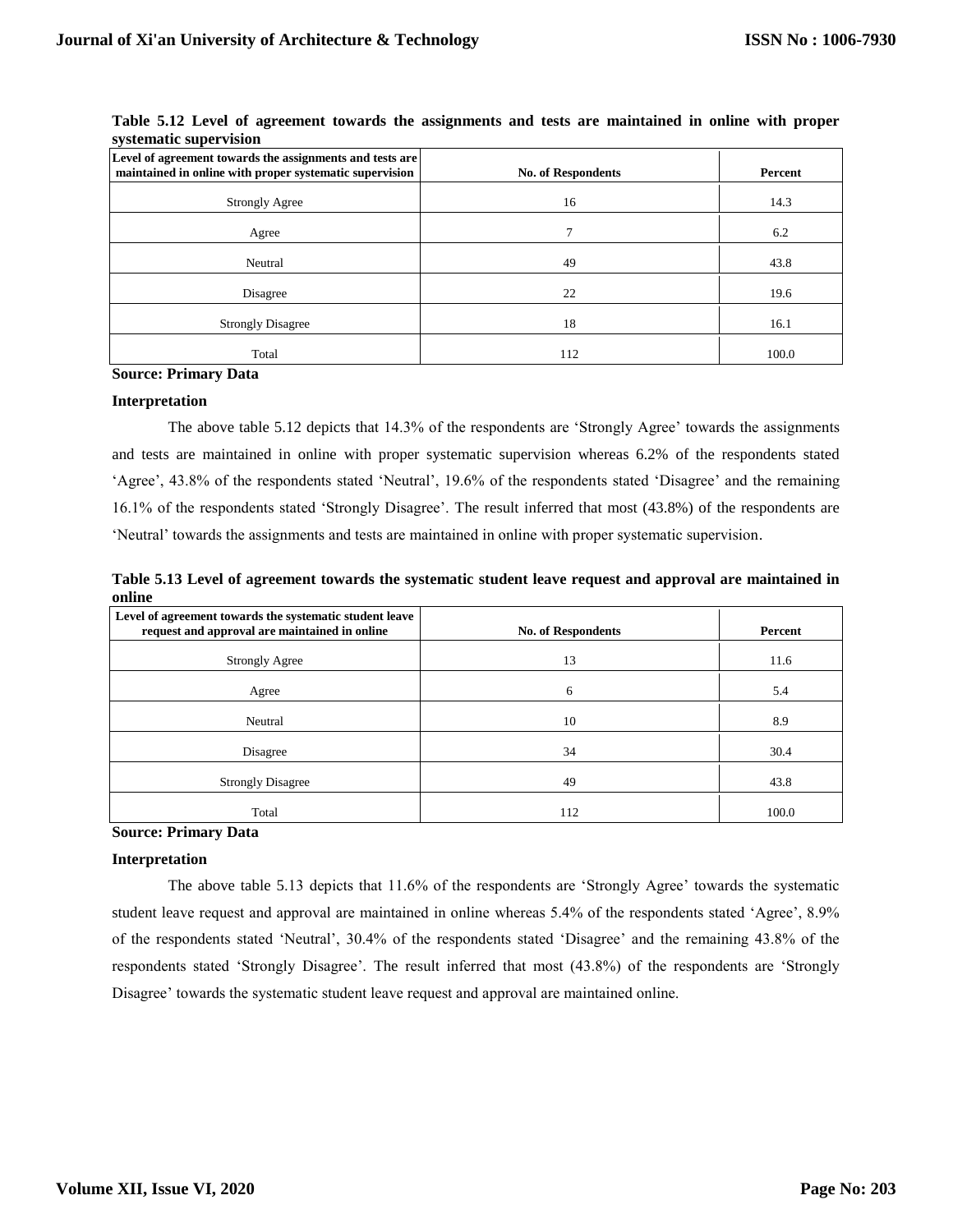| Level of agreement towards the student information<br>system available | <b>No. of Respondents</b> | Percent |
|------------------------------------------------------------------------|---------------------------|---------|
| <b>Strongly Agree</b>                                                  | 10                        | 8.9     |
| Agree                                                                  | 11                        | 9.8     |
| Neutral                                                                | 25                        | 22.3    |
| Disagree                                                               | 49                        | 43.8    |
| <b>Strongly Disagree</b>                                               | 17                        | 15.2    |
| Total                                                                  | 112                       | 100.0   |

**Table 5.14 Level of agreement towards the student information system available** 

#### **Interpretation**

The above table 5.14 depicts that 8.9% of the respondents are 'Strongly Agree' towards the student information system available whereas 9.8% of the respondents stated 'Agree', 22.3% of the respondents stated 'Neutral', 43.8% of the respondents stated 'Disagree' and the remaining 15.2% of the respondents stated 'Strongly Disagree'. The result inferred that most (43.8%) of the respondents are 'Disagree' towards the student information system available.

#### VI. CONCLUSION

The study concluded with various indications after a detailed analysis and findings through a proper survey collected from the students widely. Many colleges provide a formidable array of courses, majors and extracurricular opportunities, but firsthand accounts indicate that many undergraduates do not feel that the material conveyed in their readings and lectures has much relevance to their lives. In addition, the average time students devote to studying varies widely among different colleges, and many campuses could require more of their students. Those lacking evidence about the study habits of their undergraduates could inform themselves through confidential surveys that faculties could review and consider steps to encourage greater student effort and improve learning. The vast difference between how well seniors think they can perform and their actual proficiencies (according to tests of basic skills and employer evaluations) suggests that many colleges are failing to give students an adequate account of their progress. Grade inflation may also contribute to excessive confidence, suggesting a need to work to restore appropriate standards, although that alone is unlikely to solve the problem. Better feedback on student papers and exams will be even more important in order to give undergraduates a more accurate sense of how much progress they've made and what more they need to accomplish before they graduate. Now all are in information age largely used different modes of technology enabled services in learning environment. This paper considered this and analysed accordingly.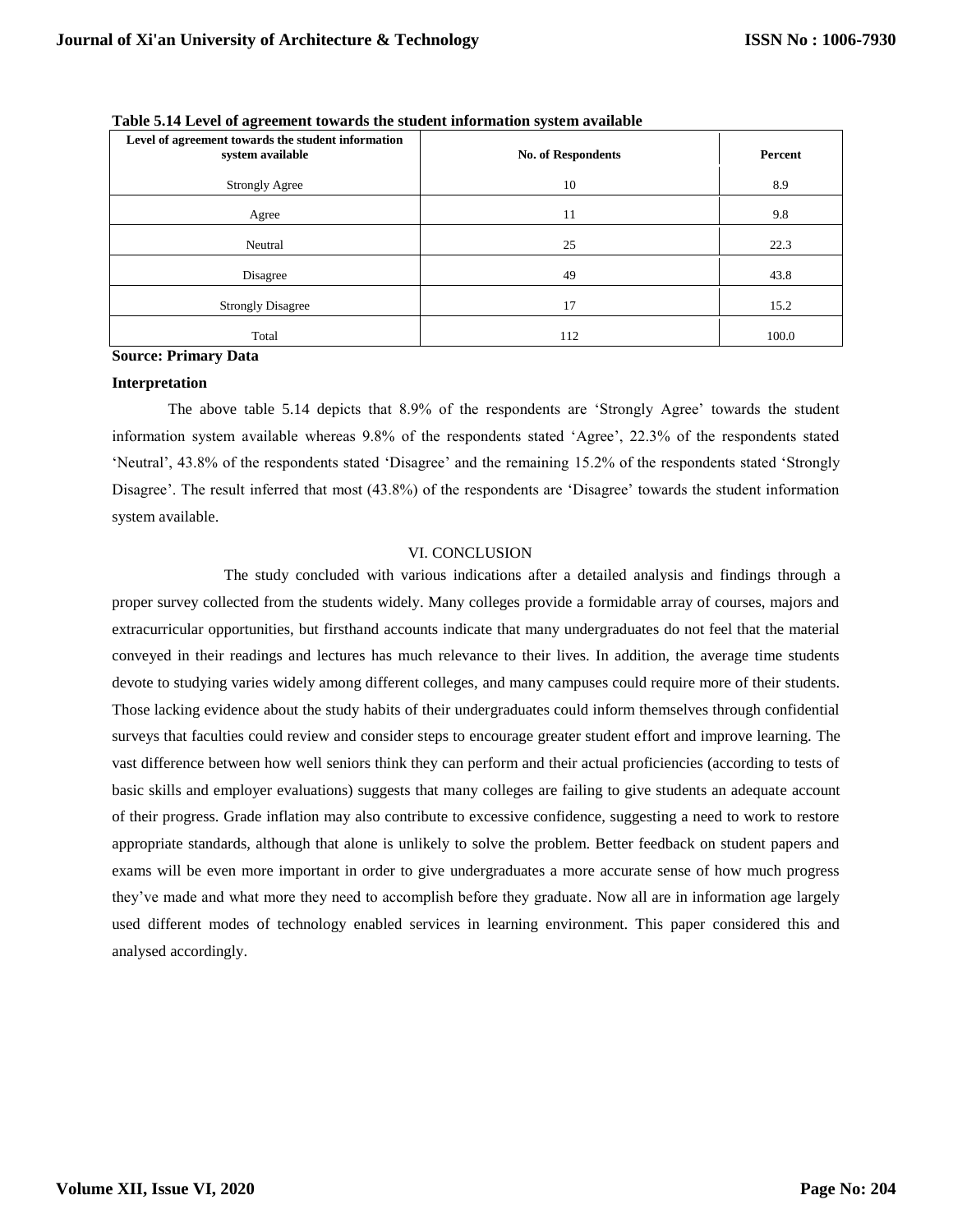# **REFERENCES**

[1] . AlaaKhalafHamoud et al. (2018). Predicting Student Performance in Higher Education Institutions Using Decision Tree Analysis. International Journal of Interactive Multimedia and Artificial Intelligence. 5 (2), 1-7.

[2]. Bothaina Al-Sheeb et al. (2018). Investigating Determinants of Student Satisfaction in the First Year of College in a Public University in the State of Qatar. Education Research International. 1 (4), 1-15.

[3]. Michael Tomlinson. (2018). Conceptions of the Value of Higher Education in a Measured Market. High Educ. 7 (5), 711–727.

[4]. Dr.G.MuraliManohari and Dr.T.Shenbagavadivu. (2018). A Study on Scope of Smart Class Rooms in the Government Schools Functioning in and Around Coimbatore. International Journal of Management and Humanities. 3 (4), 1-8.

[5] Wael Sh. Basri et al. (2018). ICT Adoption Impact on Students' Academic Performance: Evidence From Saudi Universities. Education Research International. 1 (9), 1-32.

[6] Daniel Mangalaraj and Shankar Subramanian. (2017). Study on Implementing Automated Classroom Performance System For Recording Student Attendance. International Conference on Computers in Education. 12 (3), 724-735.

[7] Jian Han Lim et al. (2017). Automated Classroom Monitoring With Connected Visioning System. Proceedings of Apsipa Annual Summit and Conference. 12 (15), 124-130.

[8]. Louise Bunce et al. (2017). The Student-As-Consumer Approach in Higher Education and Its Effects on Academic Performance. Studies in Higher Education. 14 (11), 12-15.

[9] Reetha.S and Dr.P.Visu. (2017). Student Attendance Marking Using Face Recognition in Internet of Things. International Journal of Computer Science Trends and Technology. 5 (3), 199-204.

[10] Mrs. TanujaSali et al. (2017). Classroom Automation System. International Journal of Innovations in Engineering and Technology. 8 (3), 27-34.

[11] Vikrant Kumar Kaushik et al. (2017). Student Leave Management System. International Conference on "Research Avenues in Social Science. 3 (5), 124-130.

[12]. Husain SalilulAkareem and Syed ShahadatHossain. (2016). Determinants of Education Quality: What Makes Students' Perception Different?. Open Review of Educational Research. 3 (1), 52–67.

[13]. Nate Johnson. (2016). Aligning Student and Institution Incentives in Higher Education Finance. Lumina Issue Papers. 1 (1), 1-32.

[14] RohiniTemkar et al. (2016). Internet of Things For Smart Classrooms. International Research Journal of Engineering And Technology. 3 (7), 203-208.

[15] SagarRajebhosale et al. (2016). Smart Campus – An Academic Web Portal With Android Application. International Research Journal of Engineering and Technology. 3 (4), 389-394.

[16]. P.Shanmugapriya et al. (2016). Android Application to Student Education Monitoring Device Range and Real-Time Performance Tracking. International Journal of Information Technology & Mechanical Engineering. 2 (3), 1-7.